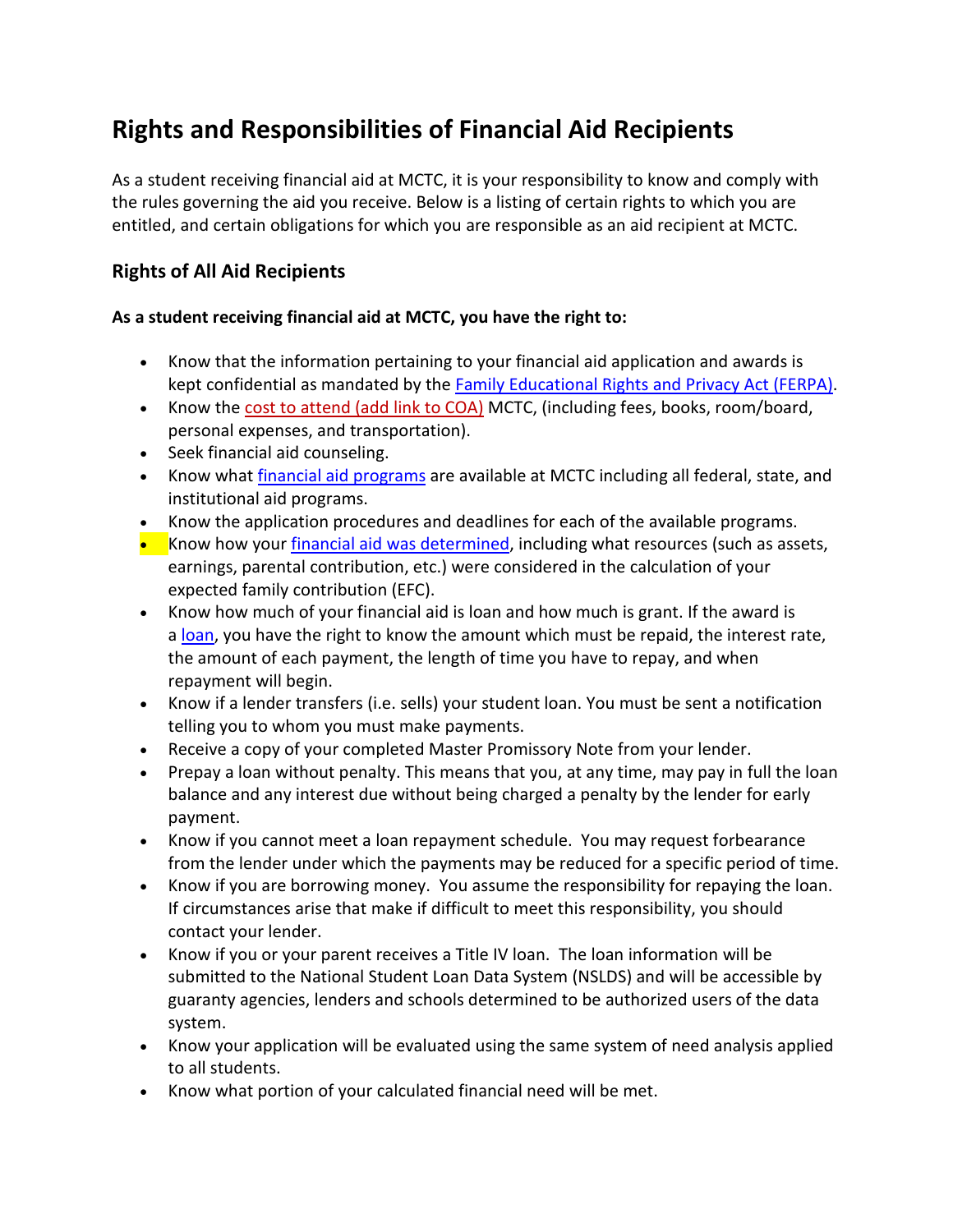- Know how your financial aid will be disbursed.
- Accept or decline any of your financial aid awards.
- Know the financial aid repayment (this should be hyperlinked to the Return to Title IV policy) and [refund](https://maysville.kctcs.edu/affording-college/paying-for-college/refunds.aspx) policy.
- Know the required work hours, job duties, rate of pay and how and when pay is received if offered a Federal Work Study job.
- How the Office of Financial Aid determines whether you are making satisfactory [academic progress,](https://maysville.kctcs.edu/affording-college/satisfactory-academic-progress/index.aspx) and what happens if you are not.
- You have the right to receive a full and clear explanation of financial aid decisions.
- Know you have the right to submit a written appeal requesting reconsideration of your financial aid eligibility. If there has been a substantial loss of family income or benefits since you filed your FAFSA, you should contact the MCTC Financial Aid Office and request a Special Circumstances Form.

## **Responsibilities of All Aid Recipients**

#### **As a student receiving financial aid at MCTC, you have certain legal responsibilities to:**

- Complete all [applications](https://maysville.kctcs.edu/affording-college/paying-for-college/index.aspx) and forms accurately.
- Comply with all financial aid application deadlines.
- Reapply for financial aid each year you are enrolled at MCTC, and wish to be considered for financial aid; must be aware of deadlines for reapplication for aid.
- Provide correct information. Misrepresented information on financial aid applications and forms is a violation of federal law and may be considered a criminal offense that could result in indictment under the US Criminal Code.
- Read and understand all documents you are asked to sign and keep copies for your records.
- Accept responsibility for all agreements that you sign.
- Return any additional documentation and new information requested by the Office of Financial Aid.
- Request assistance if you have questions or don't understand the information provided to you.
- Check your [Student Self Service page](https://maysville.kctcs.edu/current-students/index.aspx) on a regular basis to ensure there are no outstanding items on your To-Do List.
- Notify the College of any name or address changes.
- Know and comply with the rules governing your financial aid awards.
- Notify the Office of Financial Aid if you drop below full-time enrollment during any semester. Full-time enrollment is 12 units for undergraduates.
- Notify the Office of Financial Aid of any financial aid awards you receive from outside resources (including scholarships, grants, Veteran's Benefits, tuition waivers, or other educational/tuition assistance) not already listed on your Financial Aid Award Summary.
- Perform the work that you have agreed upon in accepting [Federal Work Study.](https://maysville.kctcs.edu/affording-college/paying-for-college/work-study.aspx)  (Workorder sent to edit current page under this hyperlink document 10-Federal Work Study)